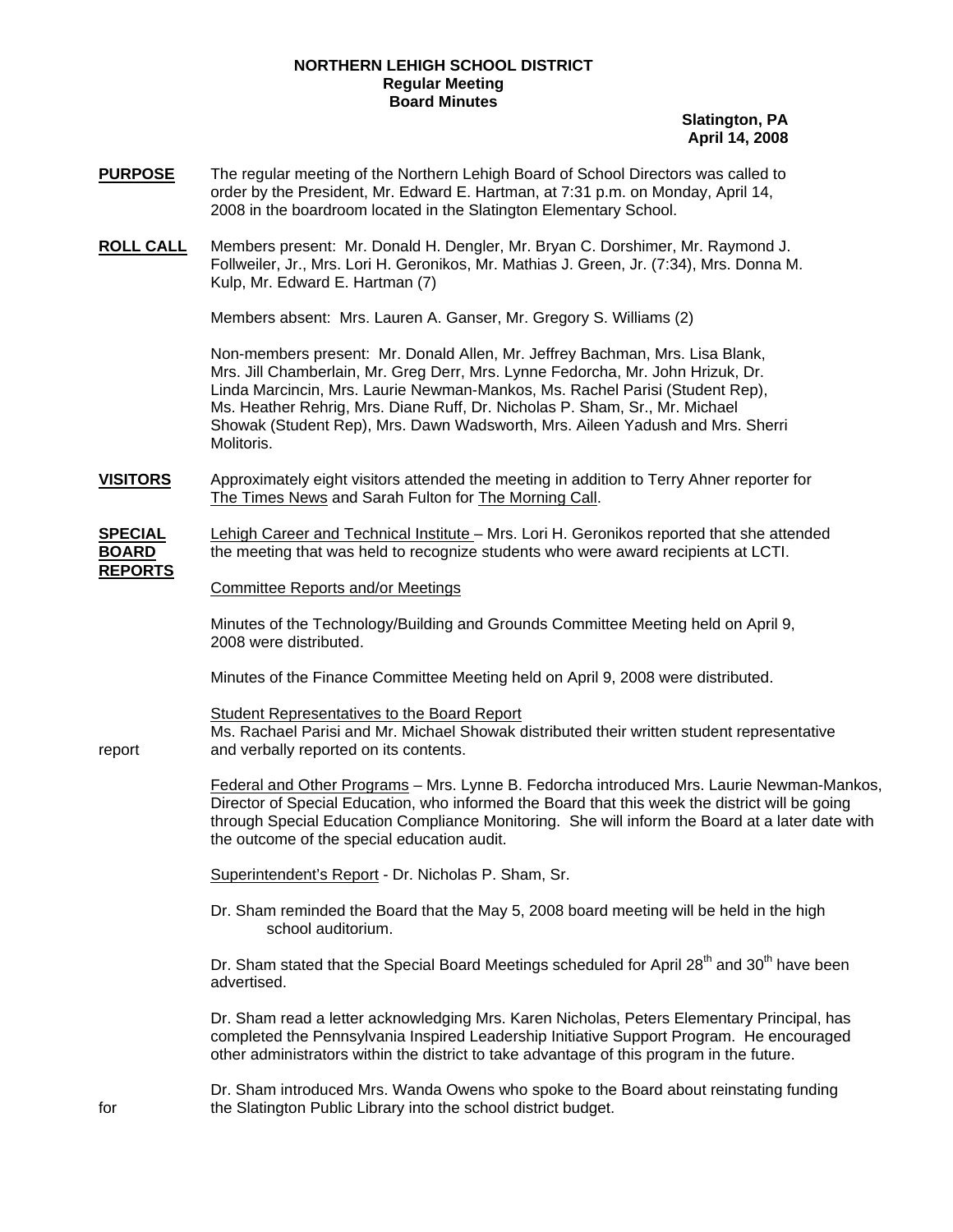| <b>SPECIAL</b><br><b>BOARD</b><br><b>REPORTS</b>                         | Dr. Sham informed all board members that business manager interviews will be taking place<br>on April 23 <sup>rd</sup> and 24 <sup>th</sup> beginning at 6:30 p.m. in the district office board room. He invited all<br>board members to be apart of the interview committee.                                                       |
|--------------------------------------------------------------------------|-------------------------------------------------------------------------------------------------------------------------------------------------------------------------------------------------------------------------------------------------------------------------------------------------------------------------------------|
| (cont.)<br>Executive<br>Session                                          | Mr. Hartman stated that the Board was in executive session prior to tonight's meeting to<br>discuss personnel issues.                                                                                                                                                                                                               |
| <b>CONFER-</b><br><b>ENCES</b>                                           | Mr. Follweiler made a motion, which was seconded by Mrs. Geronikos, that the Board of<br>Education approves the following conference item:                                                                                                                                                                                          |
|                                                                          | Dawn Wadsworth – 1 <sup>st</sup> Annual Summer Rtl Institute – July 17 & 18, 2008 – Indiana, PA –<br>Registration: \$225.00, Lodging: \$120.00, Travel: \$251.49, Meals: \$60.00 - Total<br>Approximate Cost: \$656.49 - Funding: Psychologist Budget                                                                               |
|                                                                          | YEA:<br>Mr. Dengler, Mr. Dorshimer, Mr. Follweiler, Mrs. Geronikos, Mr. Green, Mrs. Kulp,<br>Mr. Hartman (7)<br>NAY:<br>None $(0)$                                                                                                                                                                                                  |
| <b>POLICY</b>                                                            | Mr. Green made a motion, which was seconded by Mr. Dengler, that the Board of Education<br>approves the following policy items:                                                                                                                                                                                                     |
| Corrective<br>and Action Plan 2006.<br>2005 & 2006                       | Approve the Corrective Action Plan Response to the Fiscal Year End State Audit for 2005                                                                                                                                                                                                                                             |
| Summer<br><b>Band</b><br>\$1,000.00.<br>Camp                             | Approve a tuition fee of \$25.00 per student for a six-week elementary summer band program<br>and also approve a stipend for summer band program director, Camille Vernarr, of                                                                                                                                                      |
|                                                                          | There is no increase to this stipend over last year. The summer band program will run on<br>Tuesday and Thursday mornings from July 1, 2008 to August 7, 2008.                                                                                                                                                                      |
| Special<br>Education<br>Agreement<br>Palmerton<br><b>School District</b> | Approve to authorize proper officials to enter into an agreement for one Palmerton Area<br>School District special education student to attend the Northern Lehigh School District in<br>accordance with the promises and covenants contained in the agreement. This agreement is<br>effective April 7, 2008 through June 30, 2008. |
| Non-<br>Resident<br><b>Students</b>                                      | Approve the request of parents of a third grade student at Slatington Elementary School, who<br>are moving out of the district, to allow their student to continue in Northern Lehigh School<br>District until the end of the 2007-2008 school year in accordance with school board policy<br>#202.                                 |
| Field<br>Trip                                                            | Gifted Support Students - Slatington Elementary School - PA Renaissance Faire,<br>Manheim, PA - May 2, 2008 - Funded by CLIU #21 Special Education Department                                                                                                                                                                       |
|                                                                          | YEA:<br>Mr. Dengler, Mr. Dorshimer, Mr. Follweiler, Mrs. Geronikos, Mr. Green, Mrs. Kulp,<br>Mr. Hartman (7)<br>NAY:<br>None $(0)$                                                                                                                                                                                                  |
| <u>OLD</u><br><b>BUSINESS</b>                                            | Mrs. Kulp asked for an update on the emergency call out system.<br>Mr. Hrizuk stated that administrative training was scheduled for April 18 <sup>th</sup> .                                                                                                                                                                        |
| <b>FINANCIAL</b>                                                         | Mr. Follweiler made a motion, which was seconded by Mr. Dorshimer, that the Board of<br>Education approves the following financial items:                                                                                                                                                                                           |
| Financial<br>Reports                                                     | Approve the Following Financial Reports:                                                                                                                                                                                                                                                                                            |
|                                                                          | 1. General Fund month of March<br>2. NLMS Student Activities Account month of March<br>3. NLHS Student Activities Account months of February and March.                                                                                                                                                                             |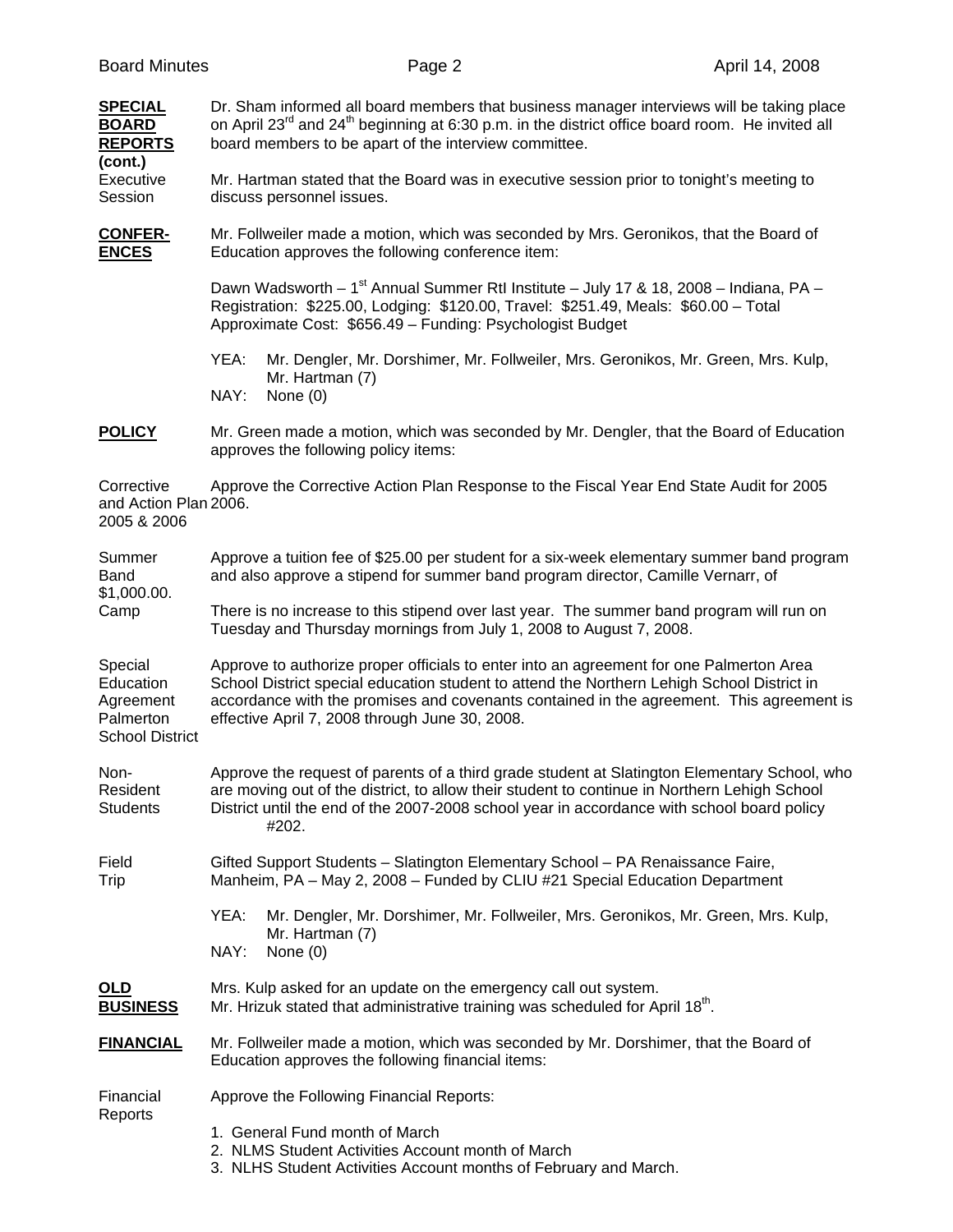| <b>FIANACIAL</b><br>(cont.)<br>Payment of                               | Approve the Following List of Bills:                                                                                                                                                                                                                                                                                                                                                                 |
|-------------------------------------------------------------------------|------------------------------------------------------------------------------------------------------------------------------------------------------------------------------------------------------------------------------------------------------------------------------------------------------------------------------------------------------------------------------------------------------|
| <b>Bills</b>                                                            | 1. General Fund months of March<br>2. Cafeteria Fund month of March<br>3. Athletic Fund month of March<br>4. Refreshment Stand Fund month of March<br>5. Capital Projects Fund month of March                                                                                                                                                                                                        |
| <b>Bid HS</b><br>Gymnasium<br>Painting                                  | Authorize administration to advertise for bids for painting of the high school gymnasium walls<br>and/or roof.                                                                                                                                                                                                                                                                                       |
| Supplemental<br>Personnel<br>Salary<br>Schedule                         | Approve the Supplemental Personnel Salary Schedule for the 2008-2009 school year as<br>presented.                                                                                                                                                                                                                                                                                                    |
| Purchase<br>Point of Sale<br>Software<br>Cafeteria                      | Approve the purchase for Point of Sale Software, Meals Plus, for the food service department<br>at a cost of \$16,070 which includes Software Licenses, Internet Connection, Biometric<br>Readers and Training. Annual support costs after the first year is \$1,695 per year. Funding<br>provided by Food Service Department funds.                                                                 |
| <b>Bid Sale of</b><br>School<br><b>District</b><br>Surplus<br>Equipment | Authorize administration to dispose of district asset items per school board policy #706.1 -<br>Disposal of Surplus Property, Obsolete Equipment and Real Estate by advertising for sealed<br>bids for the following items:                                                                                                                                                                          |
|                                                                         | White Van<br><b>Gravely Three Wheeled Tractor</b><br><b>One Modular Trailer</b><br>Two Lots of Plywood (Bleacher Decking)<br>Three Lots of Yellow Pine (Bleacher Seating)                                                                                                                                                                                                                            |
|                                                                         | YEA:<br>Mr. Dengler, Mr. Dorshimer, Mr. Follweiler, Mrs. Geronikos, Mr. Green, Mrs. Kulp,<br>Mr. Hartman (7)<br>NAY:<br>None $(0)$                                                                                                                                                                                                                                                                   |
| <b>CORR-</b><br><b>ESPON-</b><br><b>DENCE</b><br>keep                   | Mr. Dorshimer read a letter from PSERS stating they will be conducting an election this fall<br>for a school board member to serve a three-year term on the Public School Employee's<br>Retirement Board. Any school board member that might be interested in serving should<br>request a nomination packet from PSERS.                                                                              |
|                                                                         | Charlie Dent sent a letter to update the Board on the work being done across the nation on<br>the National Writing Project (NWP), a professional development writing program for<br>teachers. It has been recommended that funding for this program be eliminated for the<br>2009 fiscal year. They are asking for support by sending a letter to your congressman to<br>this program in the budget. |
| <b>INFOR-</b><br><b>MATION</b>                                          | Dr. Marcincin talked about a recent assembly held at Slatington Elementary where students<br>raised \$275.00 for the Slatington Public Library.                                                                                                                                                                                                                                                      |
| <b>BUDGET</b><br>and to<br>mils.                                        | Dr. Sham stated there was a recent Finance Committee meeting held and Mrs. Blank<br>outlined <b>DISCUSSION</b> where the district was with the budget. There are no new initiatives in the budget<br>maintain what we currently are offering in our schools it would be an increase of 3.05<br>Administration is looking for direction from the Board regarding budget.                              |
| capital                                                                 | There was discussion between board members about the money being transferred into<br>reserve in the budget and whether this is something that should be done.                                                                                                                                                                                                                                        |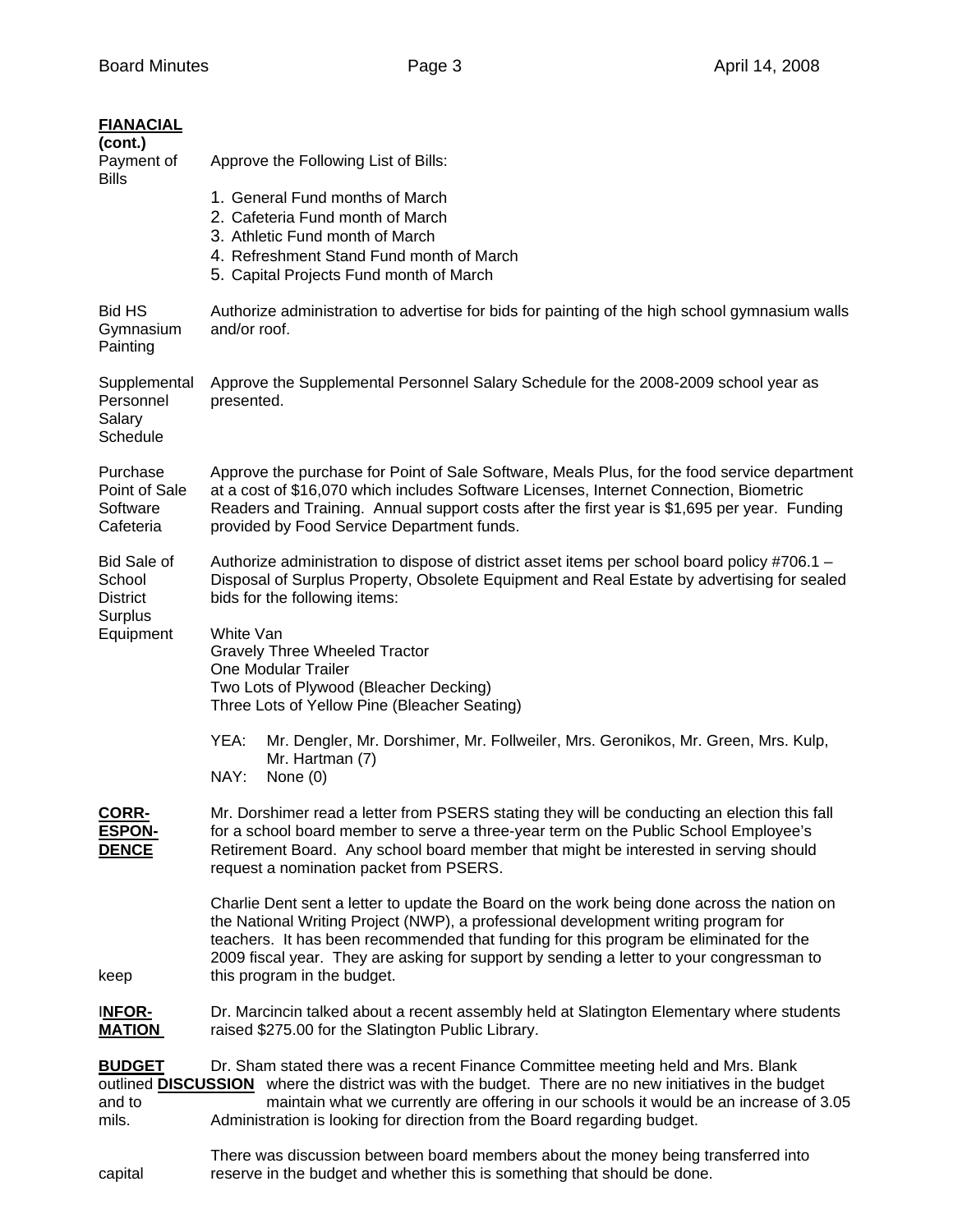| <b>BUDGET</b><br><b>DISCUSSION</b> | Mrs. Blank stated that we currently have a healthy fund balance but that we do not want to go<br>back to a negative fund balance like we had in 1996-1997.                                                                                                                                                                                                                                                                                                                                                                                                                                                                                                      |
|------------------------------------|-----------------------------------------------------------------------------------------------------------------------------------------------------------------------------------------------------------------------------------------------------------------------------------------------------------------------------------------------------------------------------------------------------------------------------------------------------------------------------------------------------------------------------------------------------------------------------------------------------------------------------------------------------------------|
| (cont.)                            | Mr. Green stated that he is in favor of transferring the money into capital reserve as long as<br>the board is not irresponsible in its spending. There are projects that are in the works for<br>maintenance plans for the district and he feels these projects would be using the money<br>responsibly. He also feels that we need to put money back in the budget for the Slatington<br>Library.                                                                                                                                                                                                                                                             |
| and<br>few                         | Mr. Dorshimer stated that if he had to decide between curriculum books for our students or<br>money to the Slatington Library, he would opt for the books for our students. He stated that<br>he is here to educate the kids. He feels that the Library has avenues and they can go out<br>raise their own funds. He suggested that although it is great that the Library does not charge<br>the community to use the computers, if they did charge a small amount, they could raise a<br>dollars for the Library. He is behind the Library but he cannot give money to them and take<br>from the students at Northern Lehigh.                                  |
| <b>PUBLIC</b><br><b>COMMENT</b>    | Wands Owens - Slatington Borough stated Northampton is actually going to referendum<br>and asking the tax payers for money for the Library. She stated that saying the Board is<br>here for the kids makes her very angry. She stated that the same kids that are coming to this<br>school are the same kids that come into the Library.                                                                                                                                                                                                                                                                                                                        |
| <b>PUBLIC</b><br><b>COMMENT</b>    | John Kisthardt - Slatington Borough stated that years ago the Slatington Library was<br>incorporated before the Lehigh County Court and they were asked who the main supports for<br>the Library were. Listed in the court documents are the three municipalities and the School<br>Board. At one time the School Board was an equal partner in this.                                                                                                                                                                                                                                                                                                           |
| that                               | Mr. Dorshimer stated that a few years ago administration was directed to give the Board a cut<br>list. Among many other items on that list was a \$2,500 donation to the Library. The decision<br>was to cut that instead of books and items for the students of Northern Lehigh. He stated<br>he is not against the Library but he has a hard time swallowing the fact that he is cutting<br>books for students since his job as a board member is to make sure the students in the<br>school have the resources they need for education. If the Library needs to come up with<br>money then they need to come up with a way to generate money for themselves. |
|                                    | Mrs. Kulp asked with a 3.05 mil increase what is the actual percentage increase.                                                                                                                                                                                                                                                                                                                                                                                                                                                                                                                                                                                |
|                                    | Mrs. Blank stated that it is a 5.06 percentage increase.                                                                                                                                                                                                                                                                                                                                                                                                                                                                                                                                                                                                        |
|                                    | Mrs. Kulp stated that her property taxes would then go up 5%. She further asked if we went<br>for a 1.5 mil increase her property tax increase would go to a 3% increase.                                                                                                                                                                                                                                                                                                                                                                                                                                                                                       |
|                                    | Mrs. Blank stated that tomorrow the gaming money allocations should be posted.                                                                                                                                                                                                                                                                                                                                                                                                                                                                                                                                                                                  |
|                                    | Mr. Dorshimer stated that he thinks the Board needs to see a list with cuts down to a 1.5 mil<br>increase. The cuts need to be realistic cuts.                                                                                                                                                                                                                                                                                                                                                                                                                                                                                                                  |
|                                    | Dr. Sham stated that administration will give a list and the Board can do with that list as they<br>see fit.                                                                                                                                                                                                                                                                                                                                                                                                                                                                                                                                                    |
|                                    | Mr. Green stated a few weeks ago there was discussion about putting a business office<br>position back in the budget. He does not believe at this point that position is in the budget. If<br>this is something the Board wants to consider they need to realize that currently this item is<br>not in the budget and will be an increase to the current 3.05 mil increase.                                                                                                                                                                                                                                                                                     |
| motion                             | Mr. Green stated that he also does not want to let the Library issue go. He will make a<br>later to vote whether or not to give a donation to the Slatington Library.                                                                                                                                                                                                                                                                                                                                                                                                                                                                                           |